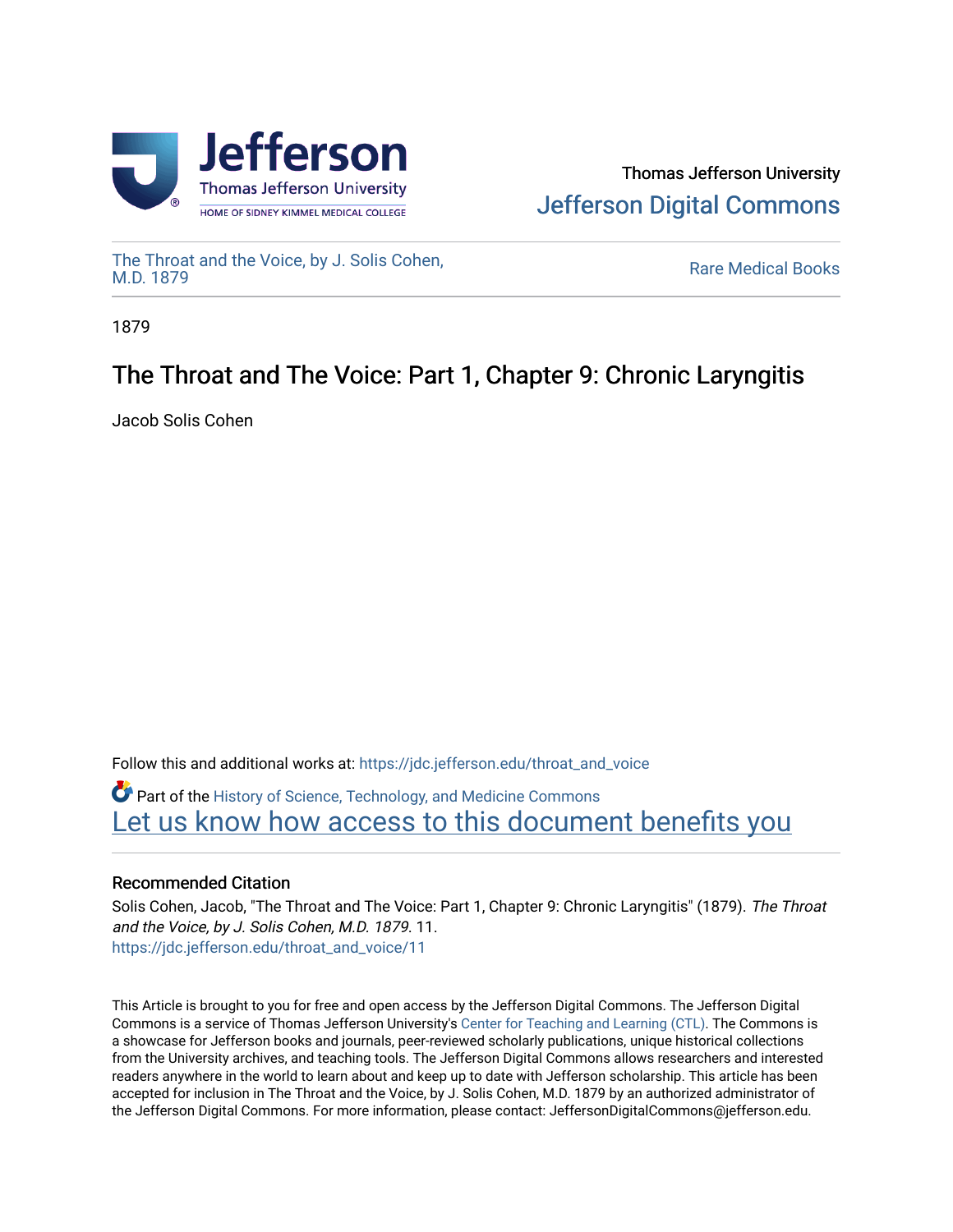### *CHRONIC LARYNGITIS.* 69

### CHAPTER IX. CHRONIC LARYNGITIS.

THIS is a chronic or long-continued inflammatory<br>disease of the larynx, or larynx and windpipe, disease of the larynx, or larynx and windpipe, which may simply involve the lining and covering mucous membrane, or the lubricating glands in the membrane, or the tissues beneath, including the blood-vessels, nerves, muscles, and even the framework or skeleton of the parts. Sometimes it follows as the result of one or more attacks of the acute inflammatory affection of the same parts. Sometimes it is part and parcel of a chronic bronchitis or inflammation of the air-passages generally. Sometimes it is due to over-use or abuse of the voice ; sometimes to the irritating effects of dust and other matters inhaled. Sometimes it is part and parcel of a• certain variety of consumption of the lungs, in which case it is popularly known as consumption of the throat ; but it is not positively known to exist in this form, unless the lungs are already in a state of disease.

Chronic laryngitis of all kinds is more frequent in adults than in children, and in males than in females.

68

vat

When the disease is confined to the mucous membrane, it is usually in what is known as the catarrhal form, characterized by an excessive secretion of mucus or phlegm, which is expectorated by coughing. There are occasional or temporary sensations of pain in the parts, with more or less hoarseness, and, in some cases, a certain and variable amount of impairment in swallowing ; but the general health is fairly good, unless the amount of secretion is very great and exhausting. The expectoration of mucus is usually greatest on rising from bed in the morning, to evacuate the accumulation over night. The affection is sometimes associated with the forms of chronic sore throat already described.

In some cases, as in scrofulous subjects, and especially in those of consumptive tendency, the disease is manifested to a great extent in the glands of the mucous membrane. These glands increase in size and in number; and when this takes place at the upper inlet of the air-passage, as is most frequently the case in the beginning, there may be sufficient swelling to interfere seriously with comfortable breathing, and to a certain extent with freedom in swallowing. There is greater cough and expectoration than in the simply catarrhal form of the disease, which always coexists with this glandular form.

In consumptive individuals, the glands eventually. ulcerate, and sores are left, which very rarely heal of